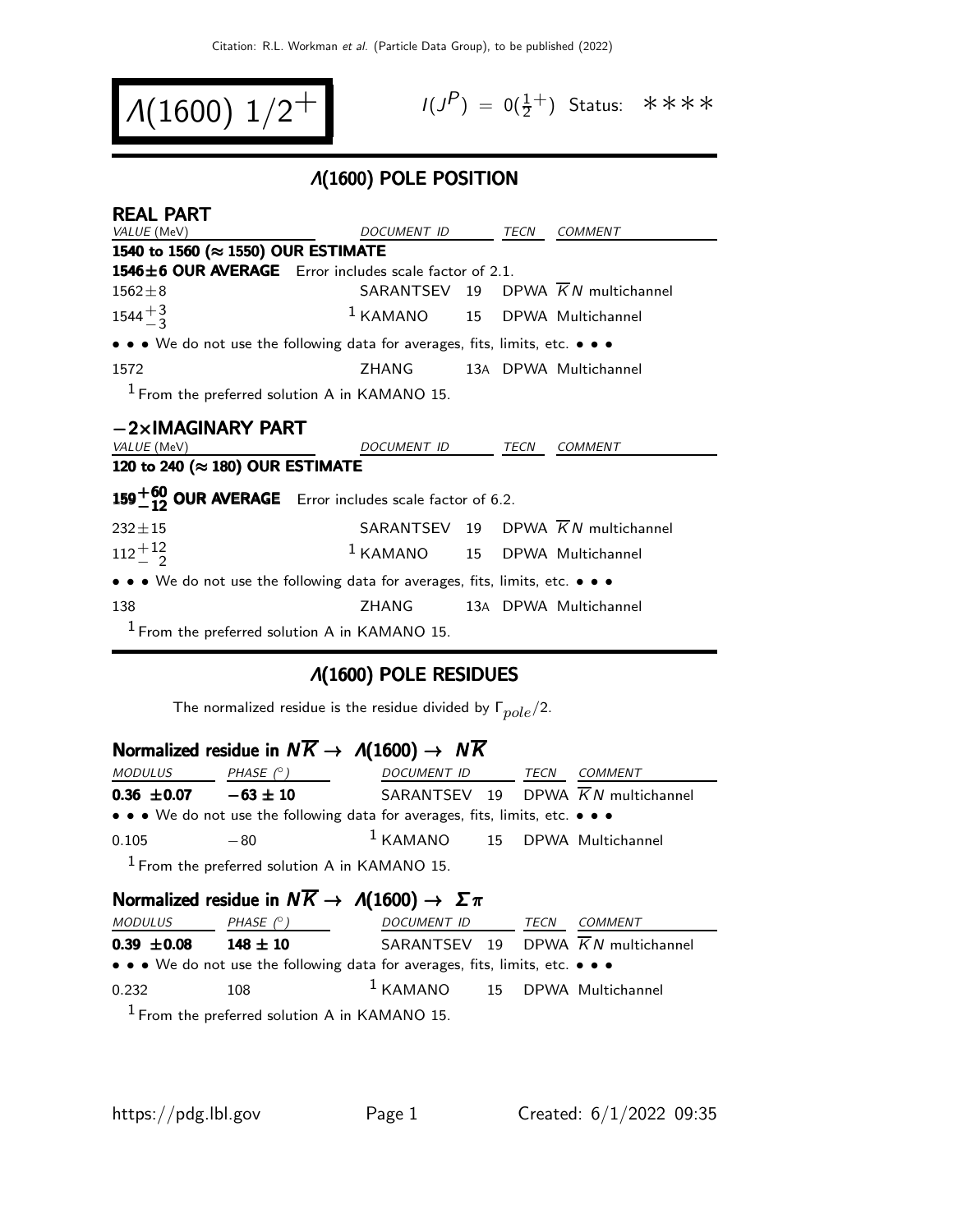|                         |                                                 | Normalized residue in $N\overline{K} \rightarrow A(1600) \rightarrow A\eta$                      |          |               |                                                         |
|-------------------------|-------------------------------------------------|--------------------------------------------------------------------------------------------------|----------|---------------|---------------------------------------------------------|
| <b>MODULUS</b>          | PHASE $(^\circ)$                                | <b>DOCUMENT ID</b>                                                                               |          |               | TECN COMMENT                                            |
| $0.22 \pm 0.13$         | $180 \pm 20$                                    | SARANTSEV 19                                                                                     |          |               | DPWA $\overline{K}N$ multichannel                       |
|                         |                                                 | Normalized residue in $N\overline{K} \rightarrow A(1600) \rightarrow A\sigma$                    |          |               |                                                         |
| <b>MODULUS</b>          | PHASE (°)                                       | DOCUMENT ID                                                                                      |          | TECN          | <b>COMMENT</b>                                          |
| $0.30 + 0.06$           | $-70 \pm 10$                                    | SARANTSEV                                                                                        |          | 19            | DPWA $\overline{K}N$ multichannel                       |
|                         |                                                 | Normalized residue in $N\overline{K} \to \Lambda(1600) \to \Sigma(1385)\pi$                      |          |               |                                                         |
| <b>MODULUS</b>          | PHASE $(^\circ)$                                | <b>DOCUMENT ID</b>                                                                               |          | $\frac{1}{2}$ | TECN COMMENT                                            |
| $0.37 \pm 0.07$         | $103 \pm 12$                                    | SARANTSEV 19                                                                                     |          |               | DPWA $\overline{K}N$ multichannel                       |
|                         |                                                 | • • • We do not use the following data for averages, fits, limits, etc. • • •                    |          |               |                                                         |
| 0.183                   | 77                                              | $1$ KAMANO                                                                                       | 15       |               | DPWA Multichannel                                       |
|                         | $1$ From the preferred solution A in KAMANO 15. |                                                                                                  |          |               |                                                         |
|                         |                                                 | Normalized residue in $N\overline{K} \to \Lambda(1600) \to N\overline{K}^*(892)$ , S=1/2, P-wave |          |               |                                                         |
| <b>MODULUS</b>          | PHASE $(^\circ)$                                |                                                                                                  |          |               | DOCUMENT ID TECN COMMENT                                |
| $0.02 \pm 0.01$         | $126 \pm 45$                                    | SARANTSEV 19                                                                                     |          |               | DPWA $\overline{K}N$ multichannel                       |
|                         |                                                 | Normalized residue in $N\overline{K} \to \Lambda(1600) \to N\overline{K}^*(892)$ , S=3/2, P-wave |          |               |                                                         |
| MODULUS                 | PHASE (° )                                      | DOCUMENT ID TECN COMMENT                                                                         |          |               |                                                         |
| $0.02 \pm 0.01$         | $-135 \pm 45$                                   | SARANTSEV 19                                                                                     |          |               | DPWA $\overline{K}N$ multichannel                       |
|                         |                                                 |                                                                                                  |          |               |                                                         |
|                         |                                                 | $\Lambda(1600)$ MASS                                                                             |          |               |                                                         |
| VALUE (MeV)             |                                                 | DOCUMENT ID                                                                                      |          | TECN          | COMMENT                                                 |
|                         | 1570 to 1630 (≈ 1600) OUR ESTIMATE              |                                                                                                  |          |               |                                                         |
| $1605 \pm$<br>8         |                                                 | SARANTSEV                                                                                        | 19       |               | DPWA K N multichannel                                   |
| $1592 \pm 10$           |                                                 | ZHANG                                                                                            |          |               | 13A DPWA Multichannel                                   |
| $1568 \pm 20$           |                                                 | <b>GOPAL</b>                                                                                     | 80       |               | DPWA $KN \rightarrow KN$                                |
| $1703 \pm 100$          |                                                 | ALSTON-                                                                                          | 78       |               | DPWA $\overline{K}N \rightarrow \overline{K}N$          |
| $1573 \pm 25$           |                                                 | <b>GOPAL</b>                                                                                     | 77       |               | DPWA $\overline{K}N$ multichannel                       |
| $1596 \pm$<br>6         |                                                 | <b>KANE</b>                                                                                      | 74       |               | DPWA $K^- p \rightarrow \Sigma \pi$                     |
| $1620 \pm 10$           |                                                 | LANGBEIN                                                                                         | 72       |               | IPWA $\overline{K}N$ multichannel                       |
|                         |                                                 | • • • We do not use the following data for averages, fits, limits, etc. • • •                    |          |               |                                                         |
| 1572 or 1617            |                                                 | $1$ MARTIN                                                                                       | 77       |               | DPWA $\overline{K}N$ multichannel                       |
| 1646 $\pm$<br>7<br>1570 |                                                 | <sup>2</sup> CARROLL<br><b>KIM</b>                                                               | 76<br>71 |               | DPWA Isospin-0 total $\sigma$<br>DPWA K-matrix analysis |

<sup>2</sup> A total cross-section bump with  $(J+1/2)$   $\Gamma_{el}$  /  $\Gamma_{total} = 0.04$ .

# Λ(1600) WIDTH

| VALUE (MeV)                     | DOCUMENT ID                                               |    | TECN | <b>COMMENT</b>                                 |
|---------------------------------|-----------------------------------------------------------|----|------|------------------------------------------------|
| 150 to 250 (≈ 200) OUR ESTIMATE |                                                           |    |      |                                                |
| $245 \pm 15$                    |                                                           |    |      | SARANTSEV 19 DPWA $\overline{K}N$ multichannel |
| $150 \pm 28$                    | ZHANG                                                     |    |      | 13A DPWA Multichannel                          |
| $116 \pm 20$                    | GOPAL                                                     | 80 |      | DPWA $\overline{K}N\rightarrow \overline{K}N$  |
| $593 \pm 200$                   | ALSTON- 78 DPWA $\overline{K}N \rightarrow \overline{K}N$ |    |      |                                                |
| https://pdg.lbl.gov             | Page 2                                                    |    |      | Created: $6/1/2022$ 09:35                      |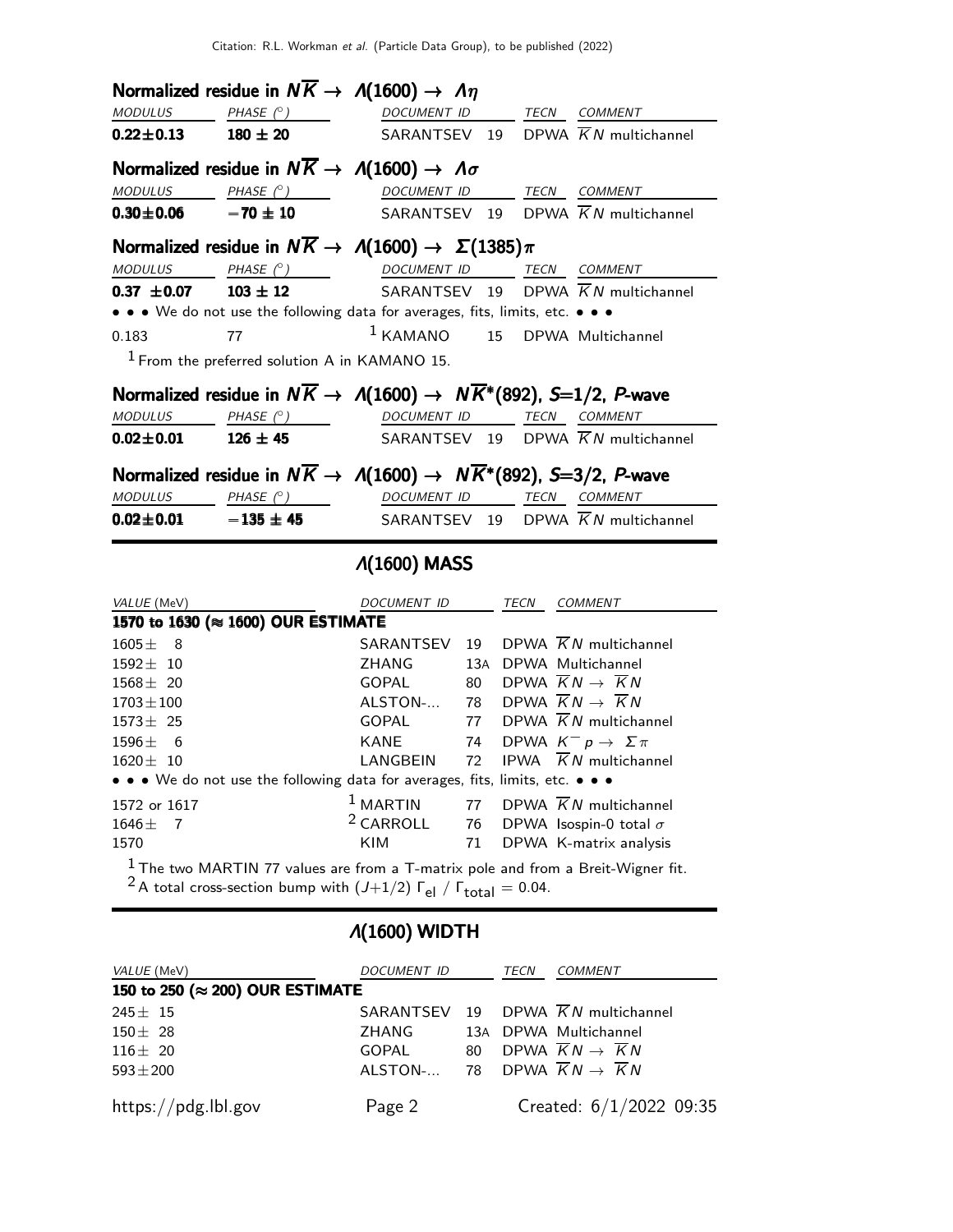| $147 \pm 50$                                                                  | GOPAL | 77 DPWA $\overline{K}N$ multichannel                     |
|-------------------------------------------------------------------------------|-------|----------------------------------------------------------|
| $175 \pm 20$                                                                  | KANE  | 74 DPWA $K^- p \to \Sigma \pi$                           |
| $60\pm$ 10                                                                    |       | LANGBEIN 72 IPWA $\overline{K}N$ multichannel            |
| • • • We do not use the following data for averages, fits, limits, etc. • • • |       |                                                          |
| 247 or 271                                                                    |       | <sup>1</sup> MARTIN 77 DPWA $\overline{K}N$ multichannel |
| -20                                                                           |       | <sup>2</sup> CARROLL 76 DPWA Isospin-0 total $\sigma$    |
| 50                                                                            | KIM   | 71 DPWA K-matrix analysis                                |
| $1  \cdots$ $1 -$                                                             |       |                                                          |

 $1$  The two MARTIN 77 values are from a T-matrix pole and from a Breit-Wigner fit. <sup>2</sup> A total cross-section bump with  $(J+1/2)$   $\Gamma_{el}$  /  $\Gamma_{total} = 0.04$ .

# Λ(1600) DECAY MODES Mode Fraction  $(\Gamma_j/\Gamma)$

| $\Gamma_1$            | NK                               | $15 - 30 \%$ |
|-----------------------|----------------------------------|--------------|
| $\mathsf{\Gamma}_{2}$ | $\sum \pi$                       | 10–60 $\%$   |
| $\Gamma_{3}$          | $\Lambda \sigma$                 | $(19\pm4)\%$ |
|                       | $\Gamma_4 \quad \Sigma(1385)\pi$ | $(9\pm4)\%$  |

### Λ(1600) BRANCHING RATIOS

See "Sign conventions for resonance couplings" in the Note on  $\Lambda$  and  $\Sigma$ Resonances.

| $\Gamma(N\overline{K})/\Gamma_{\rm total}$ |  |
|--------------------------------------------|--|
|--------------------------------------------|--|

| $\Gamma(N\overline{K})/\Gamma_{\rm total}$                                    |                                                           |      |                                                          |  |
|-------------------------------------------------------------------------------|-----------------------------------------------------------|------|----------------------------------------------------------|--|
| VALUE                                                                         | DOCUMENT ID                                               | TECN | <b>COMMENT</b>                                           |  |
| 0.14 to 0.28 OUR ESTIMATE                                                     |                                                           |      |                                                          |  |
| $0.29 \pm 0.06$                                                               |                                                           |      | SARANTSEV 19 DPWA $\overline{K}N$ multichannel           |  |
| $0.14 \pm 0.04$                                                               | ZHANG                                                     |      | 13A DPWA Multichannel                                    |  |
| $0.23 \pm 0.04$                                                               | GOPAL 80 DPWA $\overline{K}N \rightarrow \overline{K}N$   |      |                                                          |  |
| $0.14 \pm 0.05$                                                               | ALSTON- 78 DPWA $\overline{K}N \rightarrow \overline{K}N$ |      |                                                          |  |
| $0.25 \pm 0.15$                                                               |                                                           |      | LANGBEIN 72 IPWA $\overline{K}N$ multichannel            |  |
| • • • We do not use the following data for averages, fits, limits, etc. • • • |                                                           |      |                                                          |  |
| 0.064                                                                         | $1$ KAMANO $15$ DPWA Multichannel                         |      |                                                          |  |
| $0.24 \pm 0.04$                                                               |                                                           |      | GOPAL 77 DPWA See GOPAL 80                               |  |
| $0.30$ or $0.29$                                                              |                                                           |      | <sup>2</sup> MARTIN 77 DPWA $\overline{K}N$ multichannel |  |
| $1$ Fram the nucleused colution A in KAMANO 15                                |                                                           |      |                                                          |  |

 $\frac{1}{2}$  From the preferred solution A in KAMANO 15.

2 The two MARTIN 77 values are from a T-matrix pole and from a Breit-Wigner fit.

| $\Gamma(\Sigma \pi)/\Gamma_{\rm total}$                                       |                                   |      |                                                | $\Gamma_{2}/\Gamma$ |
|-------------------------------------------------------------------------------|-----------------------------------|------|------------------------------------------------|---------------------|
| <i>VALUE</i>                                                                  | DOCUMENT ID                       | TECN | <i>COMMENT</i>                                 |                     |
| $0.37 \pm 0.07$                                                               |                                   |      | SARANTSEV 19 DPWA $\overline{K}N$ multichannel |                     |
| • • • We do not use the following data for averages, fits, limits, etc. • • • |                                   |      |                                                |                     |
| 0.851                                                                         | $1$ KAMANO $15$ DPWA Multichannel |      |                                                |                     |
| $1$ From the preferred solution A in KAMANO 15.                               |                                   |      |                                                |                     |

| $\Gamma(\Lambda\sigma)/\Gamma_{\rm total}$ |             | $\Gamma_3/\Gamma$                              |
|--------------------------------------------|-------------|------------------------------------------------|
| <i>VALUE</i>                               | DOCUMENT ID | <i>COMMENT</i><br>TECN                         |
| $0.19 + 0.04$                              |             | SARANTSEV 19 DPWA $\overline{K}N$ multichannel |
| https://pdg.lbl.gov                        | Page 3      | Created: $6/1/2022$ 09:35                      |